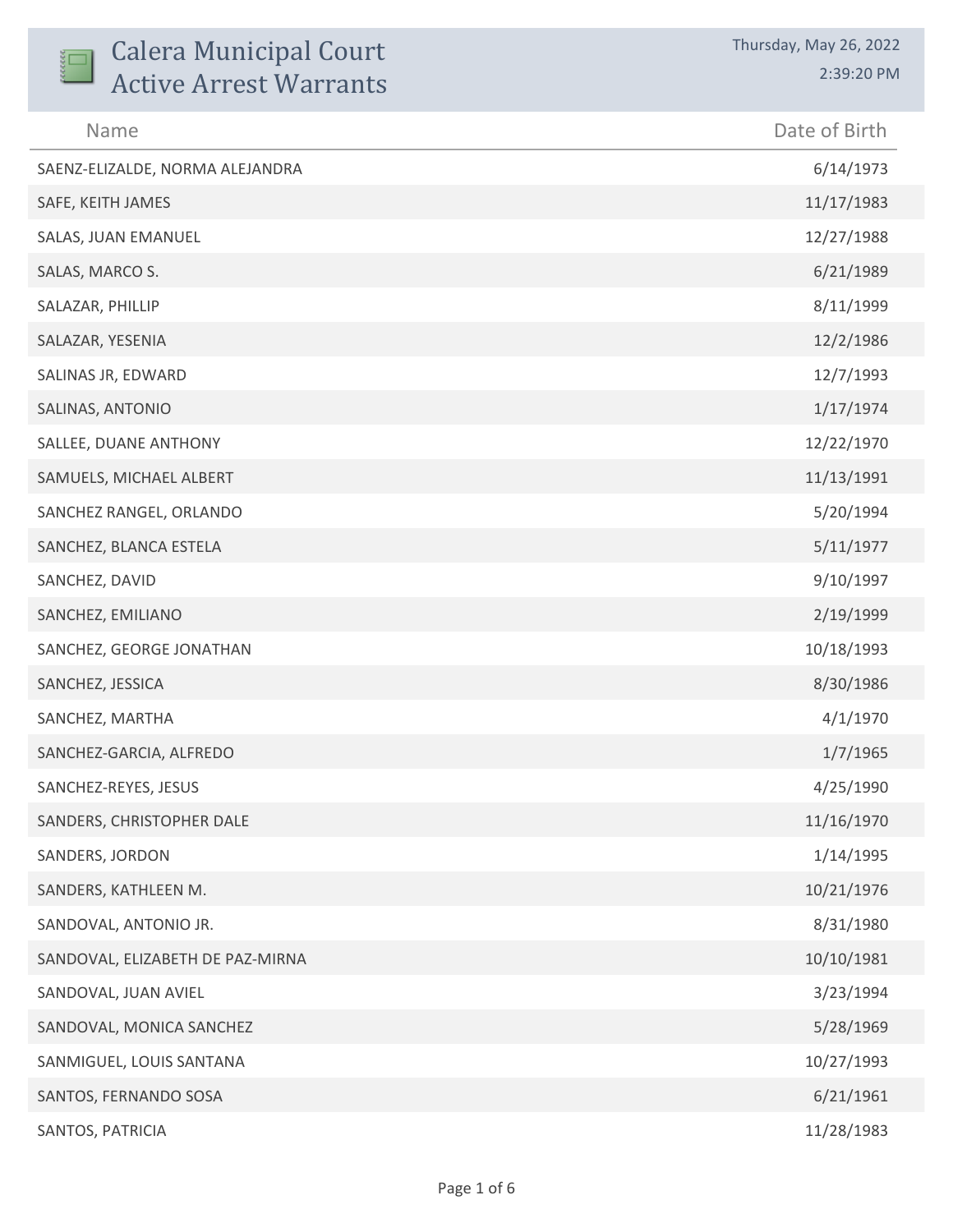| Name                           | Date of Birth |
|--------------------------------|---------------|
| SAVAGE, ADAM RICHARD           | 4/2/1984      |
| SAVERWIN, WILLIAM ALAN         | 5/27/1963     |
| SAWYER, AMANDA JEANNETTE       | 11/25/1985    |
| SAYRE, CHRISTOPHER ALLEN       | 7/27/1984     |
| SCHARES, DAMON ALEXANDER       | 6/10/1978     |
| SCHILLY, DOUGLAS MICHAEL       | 6/15/1969     |
| SCHMIDT, TAYLOR R.             | 6/22/1984     |
| SCHOATS JR, VERDELL LYNN       | 12/9/2000     |
| <b>SCHURER, CHARLES R</b>      | 12/17/1996    |
| SCIMIO, MICHELLE LINDSEY       | 4/9/1979      |
| SCOTT, CHERRA LEHAN (THOMPSON) | 2/5/1981      |
| SCOTT, CHRISTOPHER COHEN       | 5/19/1974     |
| SCOTT, DAMIEN GERARD           | 10/6/1987     |
| SCOTT, DANIEL LADON            | 11/1/1986     |
| SCOTT, RAY DALL JR             | 4/27/1978     |
| <b>SCRAPER, DONNIE LEE</b>     | 11/24/1979    |
| SCRAPER, MISTY DAWN            | 1/16/1972     |
| SCRUGGS, CANDANCE NICOLE       | 1/31/1989     |
| SEALS, KYRAN RAMONTE           | 8/26/1991     |
| SEARGEANT, ANDREA RAYNENE      | 11/4/1993     |
| SEATON, PANAGIOTA PAMELA       | 3/13/1971     |
| SEAY, JENNIFER LYNN            | 3/7/1974      |
| SEBOLT, LODAINER KAY           | 6/9/1976      |
| SEBRING, JOSEPH T.             | 12/13/1983    |
| SEDAM, SHAWN C.                | 2/27/1975     |
| SEFCIK, ROBERT ALLEN           | 6/28/1979     |
| SEGURA-ESTALA, LUIS M          | 9/25/1982     |
| SEIMANOVIC, EDDIS              | 2/27/1997     |
| SERRANO, CRUZ                  | 5/3/1978      |
| SERRANO, ISMAEL                | 1/14/1962     |
| SEVILLA, JOSEPH JOE            | 5/20/1945     |
| SEXTON, MATHEW                 | 8/21/1989     |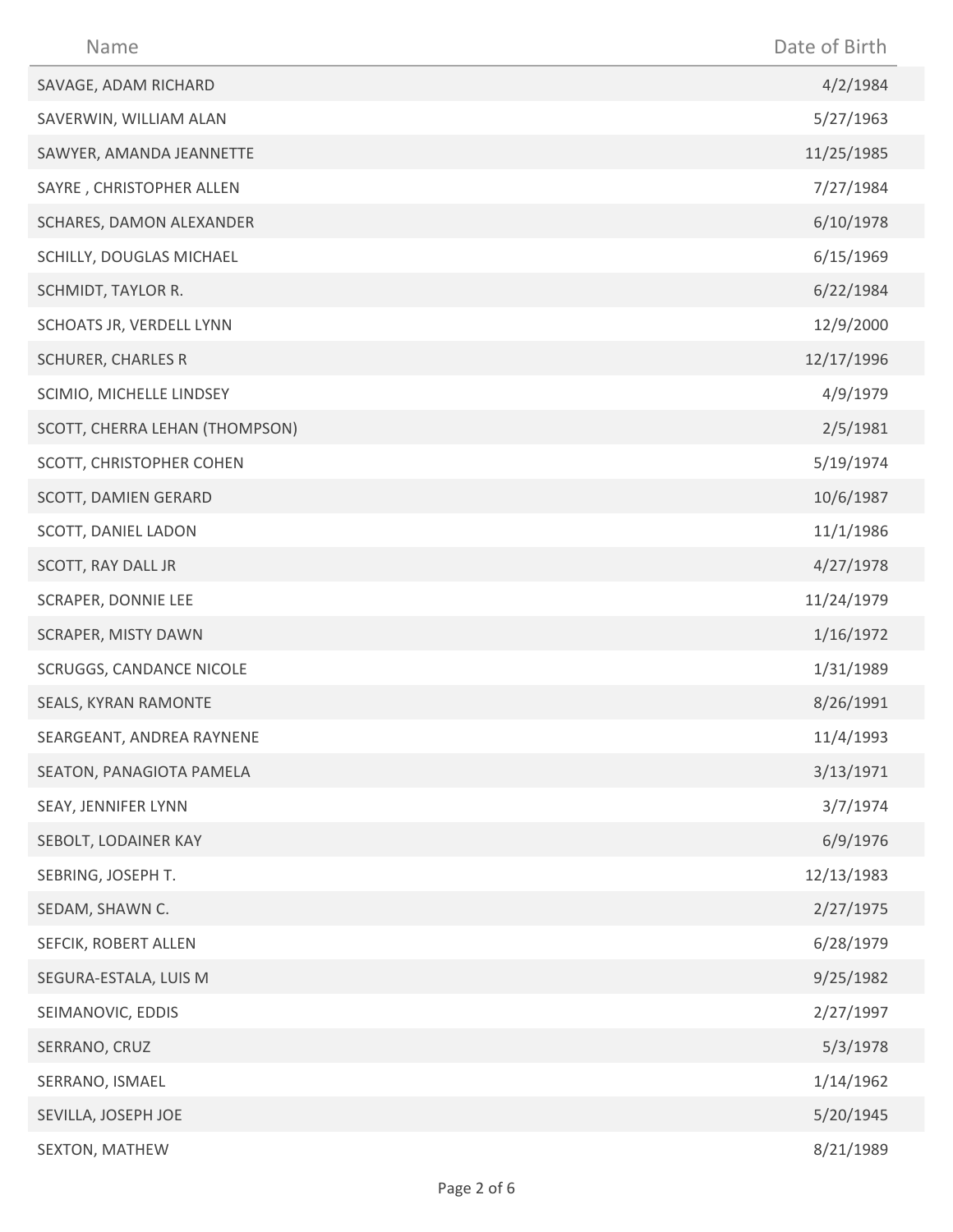| Name                         | Date of Birth |
|------------------------------|---------------|
| SEXTON, MATTHEW LYNN         | 8/21/1989     |
| SHAMLIAN, JAY SCOT           | 3/24/1961     |
| SHARP, TIM HARRELL           | 9/21/1966     |
| SHARPE, KENNETH ALAN         | 10/11/1955    |
| SHARPNACK, PRESTON J.        | 10/2/1989     |
| SHEFFIELD, JEREMY CHARLES    | 11/17/1976    |
| SHELTON, TIFFANY LASHAE      | 6/22/1985     |
| SHEPARD, SANTINO SEBASTIAN   | 9/15/1992     |
| SHEPHERD, DEMETIRUS          | 1/16/1989     |
| SHEPPARD, RANDOLPH JR        | 10/17/1984    |
| SHIELDS, JAMES T.            | 11/11/1950    |
| SHINWAR, YUSUF               | 10/8/1990     |
| SHIPMAN JR, FINIS LEE        | 4/7/1949      |
| SHOALS, SHANEICE ABRIELLE    | 4/7/1995      |
| SHOEMAKE, JASON BLAKE        | 12/5/1972     |
| SHOEMAKE, SAMUEL GABE        | 11/15/1993    |
| SHOMO, AMBER DIANE           | 9/15/1998     |
| SHORT, JESSICA ELAINE        | 7/29/1985     |
| SHOWALTER, CHRISTIAN LYNN    | 11/16/1990    |
| SHROPSHIRE, WILLIAM          | 7/30/1989     |
| SHULL, TRACEY D.             | 2/6/1963      |
| SIERRA GARCIA, NOE ALEXANDER | 6/28/1979     |
| SILVERSMITH, FRANCINE L.     | 1/5/1972      |
| SIMMONS, DUSTIN GENE         | 9/25/1975     |
| SIMON, CHAD NICHOLAS         | 7/8/1988      |
| SIMPSON, AMBER DAWN          | 4/5/1993      |
| SIMS, LEONARD                | 10/9/1961     |
| SINAST, ASHTON ALAINE        | 8/12/1989     |
| SINGH, JAGJIT                | 6/28/1991     |
| SISEMORE, CHUCKIE RAY        | 11/23/1977    |
| SISSON, ELAINA RENEE         | 9/5/1985      |
| SIX, STEVEN CHRISTOPHER      | 7/1/1983      |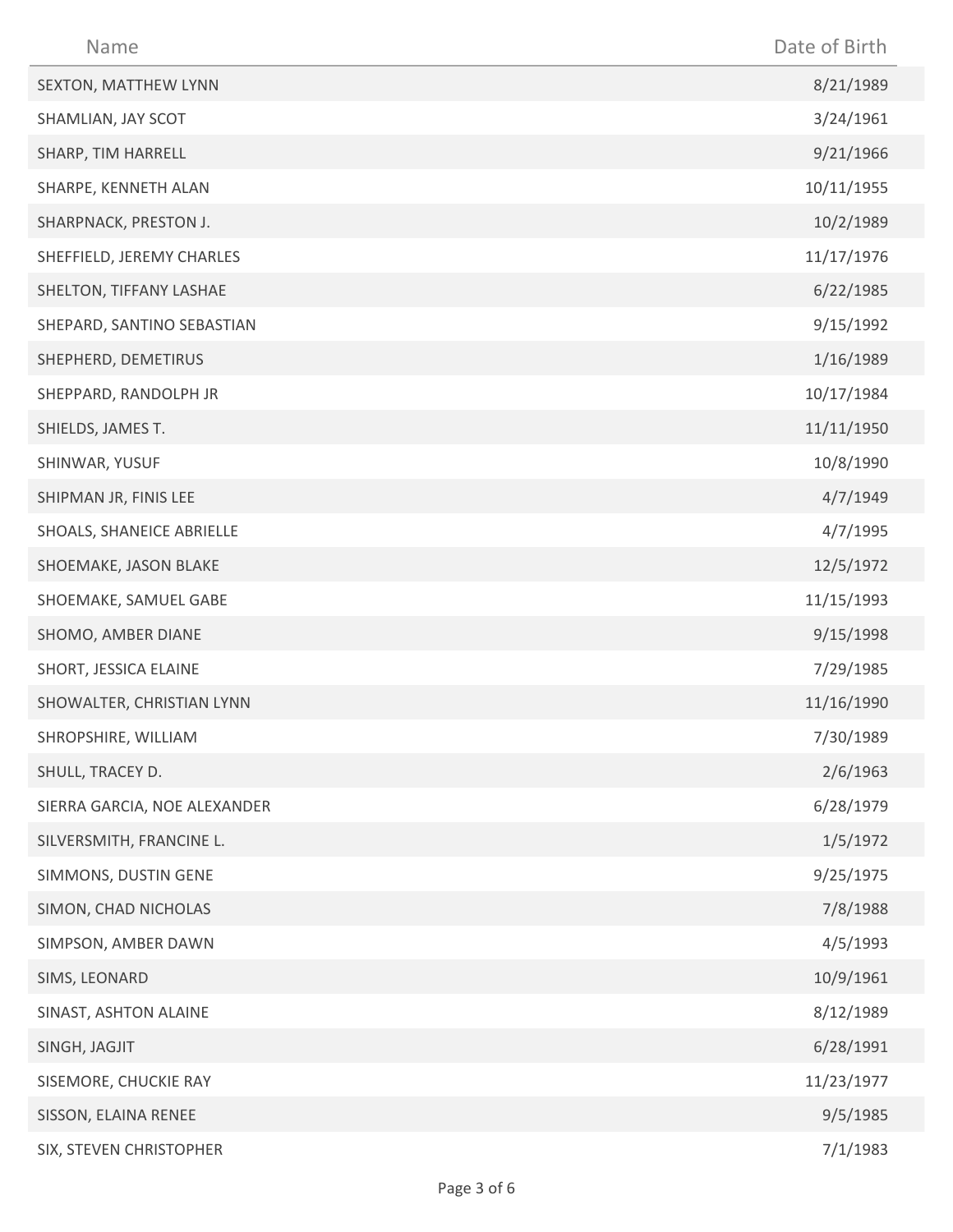| Name                      | Date of Birth |
|---------------------------|---------------|
| SKAGGS, CHELSY NICOLE     | 7/21/1995     |
| SKAU, JANA ROSE           | 10/24/1989    |
| SLAUGHTER, AARON JACOB E. | 3/17/1987     |
| SLOCHTEREN, JOHN JACOB    | 12/11/1976    |
| SLUSSER, ERICA            | 8/28/1995     |
| SMALLEY, JONATHAN SETH    | 8/14/1985     |
| SMITH, ANTHONY CURTIS     | 7/23/1991     |
| SMITH, BRIAN DESHAWN      | 9/16/1985     |
| SMITH, CASEY J.           | 2/27/1989     |
| SMITH, CHARLES EDWARD JR. | 10/7/1974     |
| SMITH, DEMETRIE ANTWON    | 2/18/1994     |
| SMITH, DERRICK K          | 10/24/1991    |
| SMITH, ERIC RODGER        | 2/21/1968     |
| SMITH, FLOYD WAYNE        | 10/3/1956     |
| SMITH, HUNTER RYANN       | 8/16/1993     |
| SMITH, JEREMY CHAF        | 10/16/1973    |
| SMITH, JOSEPH A.          | 8/2/1984      |
| SMITH, KENNETH AUSTIN     | 10/26/1992    |
| SMITH, LAKISHA NICOLE     | 12/21/1977    |
| SMITH, LARRY D.           | 7/23/1971     |
| SMITH, MARTEL             | 8/14/2002     |
| SMITH, SKYLAR TRACE       | 1/5/1995      |
| SNELL, AARON JAMES        | 3/26/1995     |
| SNYDER, SARAH JADE        | 3/1/1995      |
| SOK, BOUNDOEUN EUN        | 5/27/1982     |
| SOK, PROS                 | 6/6/1976      |
| SOLIS-LOPEZ, MANUEL       | 4/9/1991      |
| SOLOMON SR, DARRELL GLENN | 2/23/1957     |
| SOMERS, KIP WILLIAM       | 5/21/1979     |
| SOMORIN, AJIBOLA          | 5/14/1968     |
| SOMOZA, GEOVANI VELASQUEZ | 8/28/2002     |
| SORM, JOHN VANNI          | 5/16/1989     |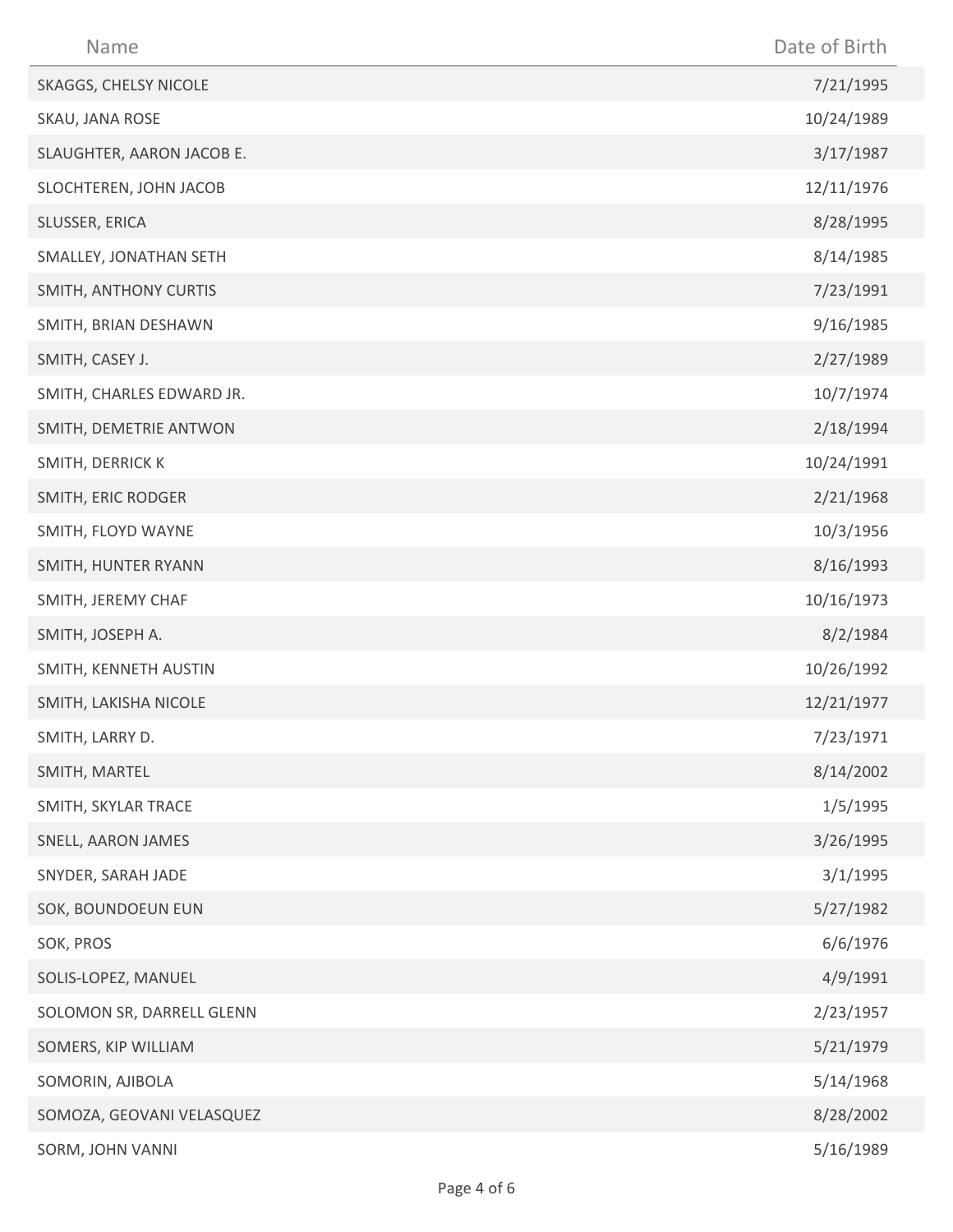| Name                      | Date of Birth |
|---------------------------|---------------|
| SOSA, JORGE               | 11/14/1962    |
| SOSA, MARCO               | 9/6/1995      |
| SOTO, EMILIO              | 5/22/1968     |
| SOTO, JOSE                | 9/3/1974      |
| SOTO, RAUL                | 8/13/1948     |
| SPANHANKS, ROBERT VINCENT | 12/21/1990    |
| SPEARS, RICHARD C.        | 8/10/1967     |
| SPEARS, RICHARD CRAIG     | 8/10/1967     |
| SPECK, RAYMOND TRAVIS     | 4/3/1984      |
| SPENCER, BARBARA ANN      | 9/5/1966      |
| SPENCER, WAYLON GENE      | 8/17/1969     |
| SPROWL, BRIAN SCOTT       | 4/5/1988      |
| SPYROPOULOS, TRISTAN K.   | 5/18/1988     |
| SRADER, PAUL DWAYNE       | 6/12/1957     |
| STALLINGS, NORMAN LAMAR   | 5/7/1964      |
| STANDIFER, JOSEPH         | 2/13/1981     |
| STANFIELD, MICHAEL EDWARD | 11/20/1959    |
| STAPLES, TWANA SHAWN      | 11/9/1969     |
| STARKS, TYRUS ALLEN       | 2/13/1987     |
| STEELE, DAVID CROCKETT    | 10/31/1955    |
| STEELE, DAVID L.          | 10/31/1955    |
| STEELE, LACY RENE         | 7/25/1990     |
| STEELE, SCOTT ADRIAN      | 9/4/1972      |
| STEELMAN, BRAD W.         | 11/18/1975    |
| STEFFEY, JOHN MARK        | 3/22/1963     |
| STEPHENS, JIMMY WAYNE     | 2/9/1986      |
| STEPHENS, SANDRA J.       | 11/28/1966    |
| STEVENS, CORTYN           | 8/4/2001      |
| STEVENSON, APRIL L        | 2/12/1977     |
| STEWART, JASON R.         | 8/19/1981     |
| STEWART, MONICA POTTS     | 6/29/1962     |
| STEWART, TODD L.          | 8/21/1972     |